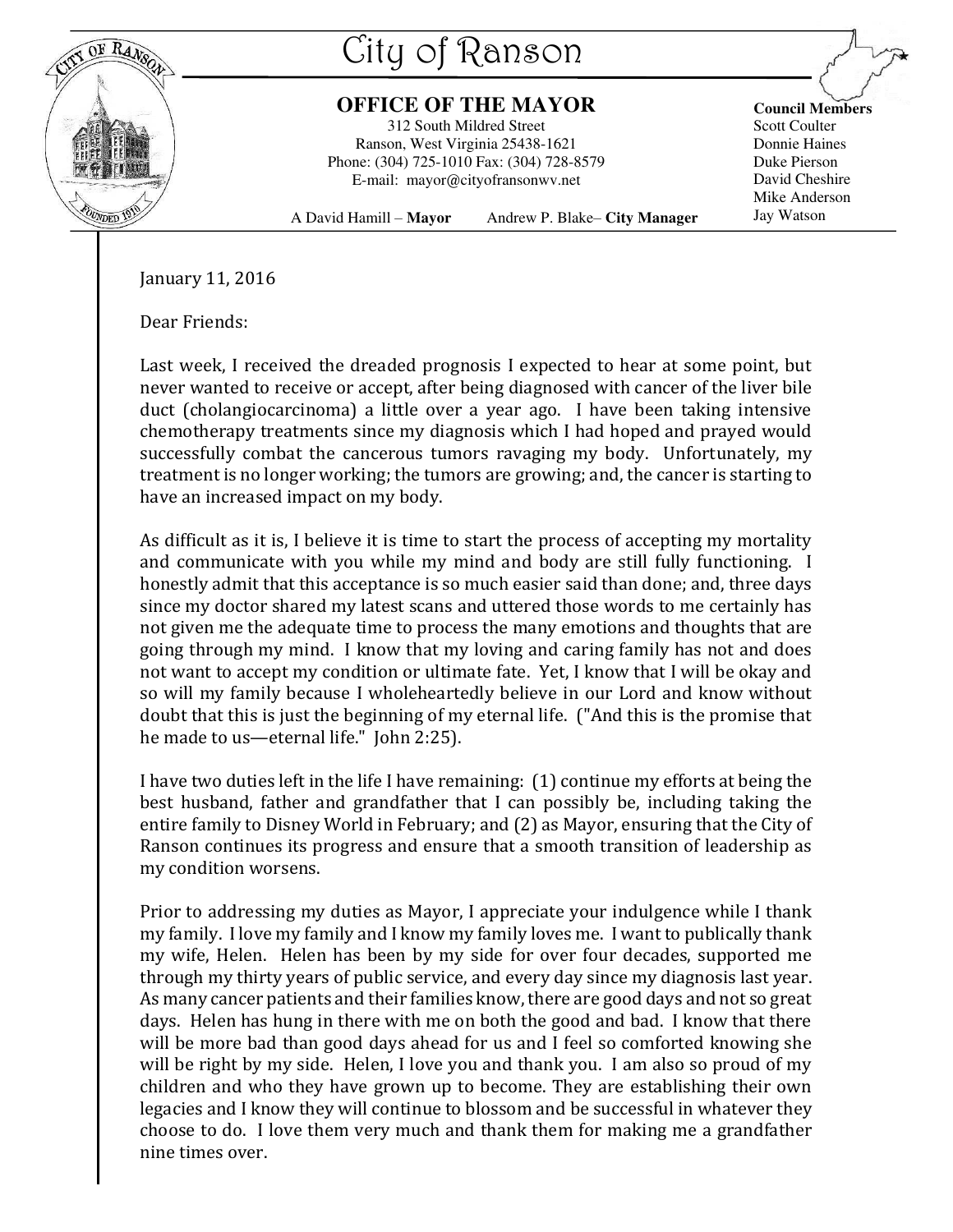As Mayor, I do not feel my work is done and there are items I still want to complete. Thanks to the citizens of Ranson, I have had the opportunity to serve them as Mayor for almost thirty years. Again, there are no words to express the appreciation for the trust and confidence that the citizens have given to me to be their leader. I have loved every second of serving and trying to make our City and community a better place to live. We have made so much progress and I only wish I could see Ranson twenty years from now. I know with good stewardship and leadership it will be great. I have so much excitement, confidence and emotion for who and what Ranson is now and what it is going to be in the future.

I intend to keep serving as your Mayor because I am not done working with our Council, staff and our citizens to continue our progress. But, I feel that it is my responsibility and duty to ensure that there is no leadership vacuum and that there is a smooth transition when the time comes that I can no longer serve as your chief elected official. Therefore, I am going to ask the Council to appoint a mayor pro tempore (or deputy mayor) amongst the current sitting City Council. In the absence of the mayor, or the mayor's inability from any cause to discharge the duties of the mayor's office, the deputy mayor will preside over meetings and exercise all the power and discharge all the duties of the mayor. The deputy mayor, while performing the duties of the mayor, shall serve as the acting mayor, and acts performed by such person while acting as mayor shall have the same force and validity as if performed by the mayor. Upon death or resignation of the mayor, the mayor pro tem will assume the office of mayor for the remaining term.

The City of Ranson has a Mayor/City Manager form of government. Thus, the City Manager is the chief executive officer of the City and, as such, neither the daily governmental functions, services of the City nor the City Manager's job responsibilities will be altered by the arrangement that I am proposing. In fact, many towns and cities across the country have this arrangement and it is time that our City permanently prepare for the unforeseen with a mayor pro tem – no matter who the mayor is in the future.

I have complete confidence in the City's full-time professional staff and City Manager. However, both the City Manager and I strongly agree that a chief elected official should be appointed in my absence or disability to ensure certainty, confidence and continuity of power. I want to thank all of the employees and elected officials I have had the pleasure of serving with during my public service. While elected council members can enact policies, the policies mean absolutely nothing if the staff and employees of the City cannot competently carry out the Council's policies. Ranson is and has been very fortunate to have quality employees serving the citizens and constituents very competently and ably every day.